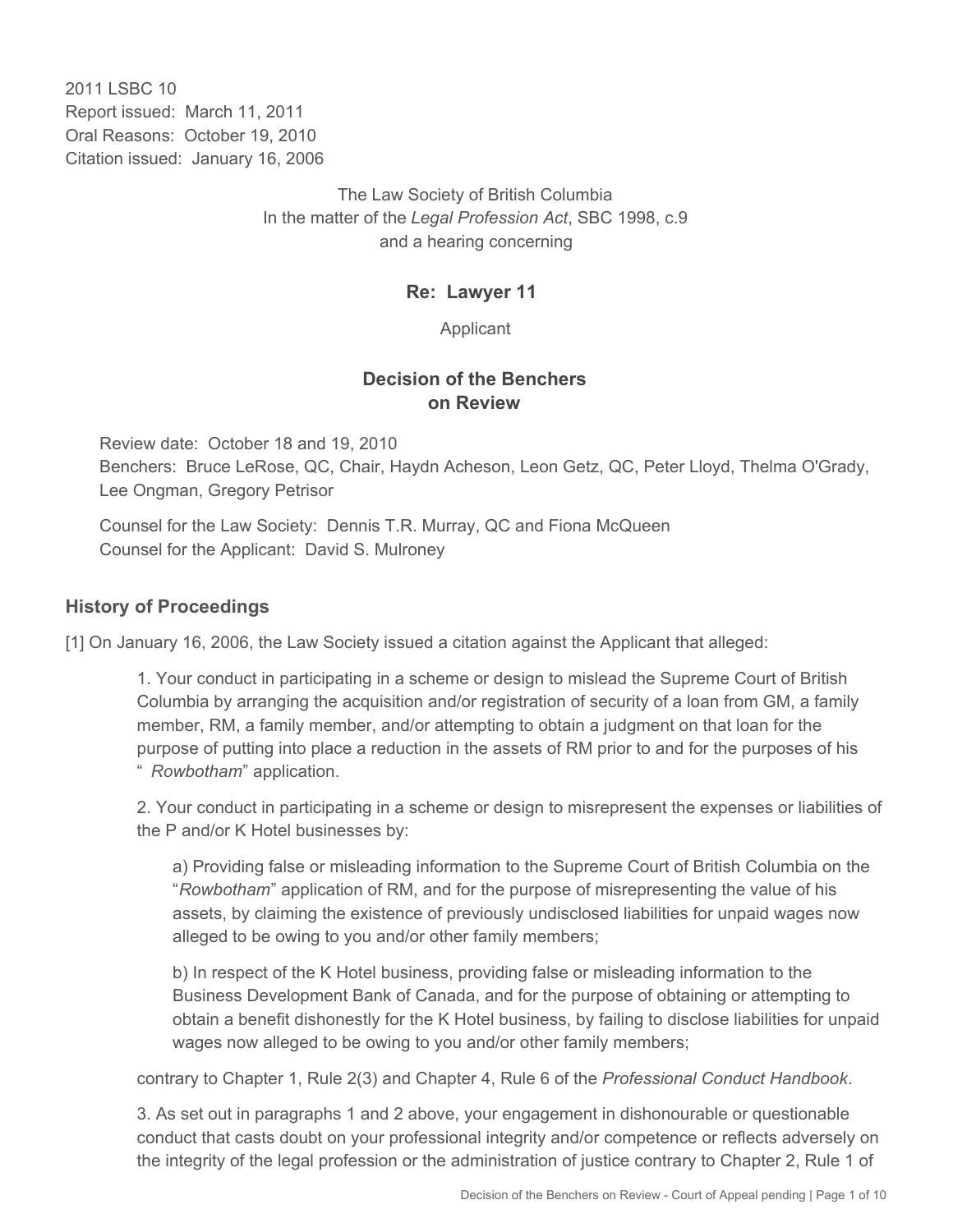the *Professional Conduct Handbook*.

[2] A hearing in respect of constitutional issues raised by the Applicant took place on July 24 and 25, 2007. In that hearing the Applicant sought rulings from the Hearing Panel that:

(a) the Applicant not be compelled to give evidence in proceedings under the *Legal Profession Act*; and,

(b) the evidence given at the *Rowbotham* hearing was not admissible in the hearing of citation.

[3] The Hearing Panel dismissed the Applicant's application in respect of those constitutional issues.

[4] The hearing of the citation took place over 11 days between September 8 and November 13, 2008, inclusive. During the course of proceedings, counsel on behalf of the Applicant brought a no-evidence motion regarding each allegation of the citation. On September 12, 2008, during proceedings, the Hearing Panel allowed the Applicant's application with respect to allegation 2(b) of the citation but dismissed the balance of his application. In its report on Facts and Verdict issued September 9, 2009 (2009 LSBC 26), the Hearing Panel found:

(a) no professional misconduct by the Applicant was proven in respect of the allegations contained in allegation 1 of the citation;

(b) the Applicant had sworn an affidavit that was filed with the Court in the *Rowbotham*  proceedings, that was false, or at least, misleading;

(c) the Applicant, as a witness and as an Officer of the Court, had a duty to ensure that the Court was not misled by anything he said as a lawyer, or as a witness, and the Applicant was, in the drafting of his affidavit, reckless;

(d) there was no evidence that the Applicant provided misleading information to the Court in concert with any other person, and as a result the Applicant was not proven to have participated in a "scheme" or "design" as alleged by the Law Society;

(e) using the analogy of a lesser included offence the Applicant's providing misleading information to the Court, even if not part of a "scheme" or "design" as alleged in allegation 2(a), still constituted professional misconduct, and accordingly, the Applicant was guilty of professional misconduct; and

(f) allegation 3 of the citation was also dismissed, because allegations 1, 2(a) and 2(b) were not proven as alleged.

[5] On December 5, 2009, the penalty phase of the hearing took place, and the Hearing Panel issued its decision on January 5, 2010 (2010 LSBC 01).

[6] Counsel for the Applicant subsequently filed a Notice of Review dated February 10, 2010. To summarize, the Applicant seeks a Review of the Hearing Panel's decision on the following grounds:

(a) the Hearing Panel, after concluding that the allegations as set out in the citation were not proven, could not otherwise, including as a result of the reckless drafting of an affidavit; fairly find the Applicant guilty of professional misconduct;

(b) the evidence given by the Applicant in the *Rowbotham* proceeding was not, and should not, have been found by the Hearing Panel to be misleading; and

(c) the Hearing Panel wrongly applied an objective test in the determination of whether or not the Applicant's affidavit evidence in the *Rowbotham* proceeding was misleading, and should have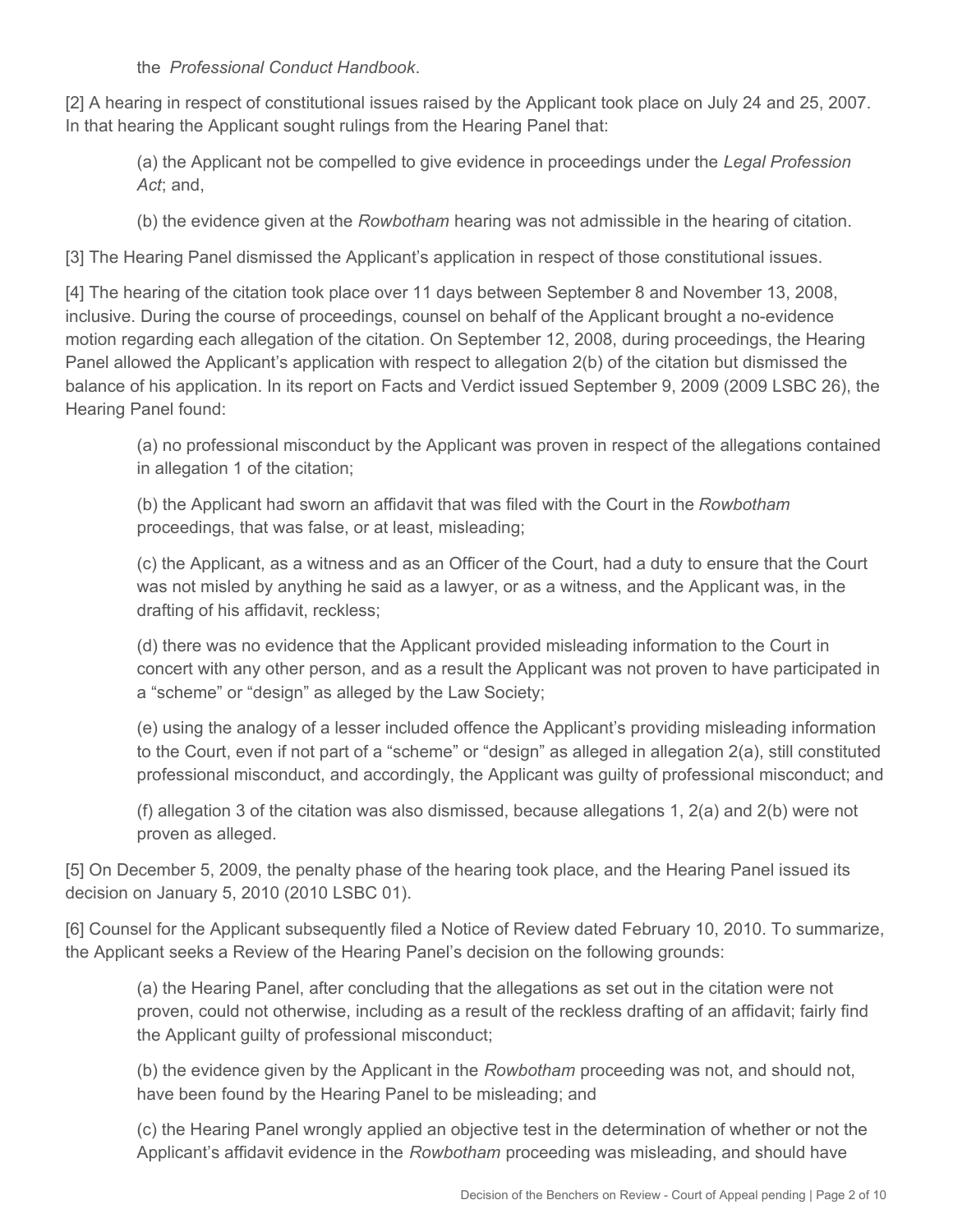considered the Applicant's state of mind, his intentions, and the nature and quality of the Applicant's actions.

[7] The Law Society issued a Notice of Review dated February 19, 2010, seeking a Review of the Hearing Panel's decision in its dismissal of allegation 3 of the citation. The Law Society issued a supplemental Notice of Review dated May 11, 2010 in respect of the Hearing Panel's dismissal of allegation 1 of the citation against the Applicant. The Review Panel, in a decision issued September 24, 2010 (2010 LSBC 22), dismissed the Law Society's supplemental Notice of Review as a result of its late filing.

[8] No review was sought by the Law Society in respect of the Hearing Panel's finding that the allegations in paragraph 2(a) and 2(b) of the citation were not proven.

### **Issue**

[9] At the outset of the Review, counsel for the Law Society conceded that, if the Benchers do not uphold the Hearing Panel's finding of professional misconduct, the Law Society cannot succeed on the claim for relief sought in its Notice of Review. Accordingly, we asked both counsel for submissions limited to the grounds of review related to allegation 2(a), and, depending on the decision in respect of those grounds, submissions regarding the grounds of review related to allegation 3 to be heard afterward if necessary.

[10] The issue to be decided by the Review Panel is:

In light of the Hearing Panel's determination that the allegations against the Applicant contained in 2(a) of the citation were not proven, can the Hearing Panel's conclusion that the Applicant's reckless drafting of a misleading affidavit, although not consistent with the allegations in the citation, nonetheless support a finding of professional misconduct?

## **Discussion**

[11] The test to be applied by the Benchers on review under Section 47 of the *Legal Profession Act* is that of "correctness", as is set out in *Re: Lawyer 3*, 2005 LSBC 35, and confirmed in *Re: Lawyer 10*, 2010 LSBC 02.

[12] As previously stated, the Law Society did not seek a review of the Hearing Panel's finding that the Applicant was not proven to have committed professional misconduct by participating in a scheme or design to misrepresent the expenses or liabilities of the businesses owned, in whole or in part by the Applicant's father, by claiming the existence of previously undisclosed liabilities for unpaid wages. Accordingly, the only substantial question before us is whether the finding of professional misconduct through the reckless drafting of an affidavit is justifiable and consistent with the requirements of natural justice, having regard to the allegations in the citation.

[13] Any finding of professional misconduct must be based not only on the evidence presented, but also on the allegations as framed in the citation. The Hearing Panel's analogy of a "lesser included offence" is, in our view, misconceived. The allegation that the Applicant participated in a scheme or design is not mere superfluous decoration; it was an essential ingredient of the allegations the Applicant faced.

[14] The purpose of a citation is to advise the Applicant, with reasonable precision, of the allegations he or she is facing. The citation sets the parameters of the inquiry. Section 38(1) to 38(4) of the *Legal Profession Act* reads as follows:

38 (1) This section applies to the hearing of a citation.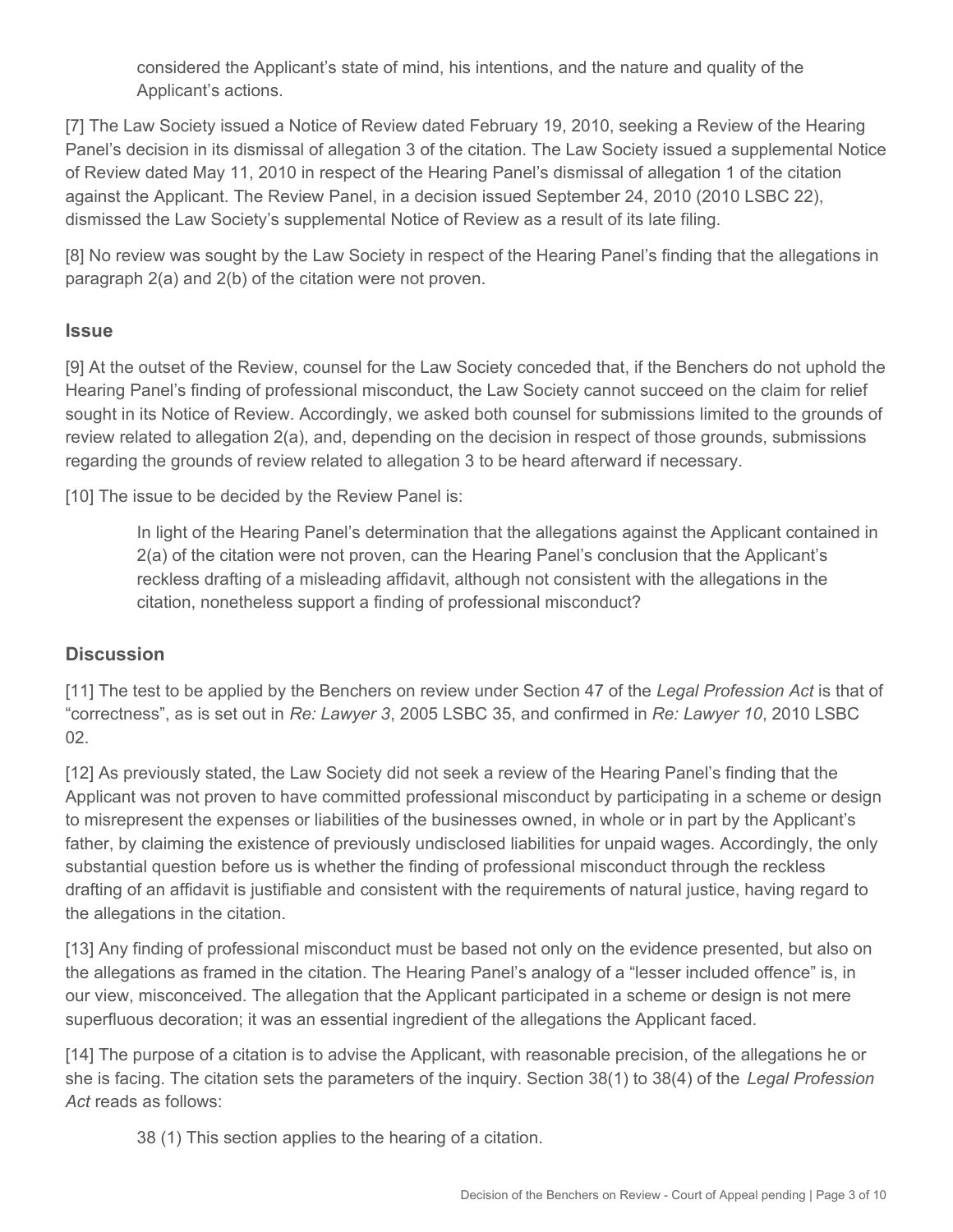- (2) A hearing must be conducted before a panel.
- (3) A panel must
	- (a) make a determination and take action according to this section,

(b) give written reasons for its determination about the conduct or competence of the Applicant and any action taken against the Applicant, and

- (c) record in writing any order for costs.
- (4) After a hearing, a panel must do one of the following:
	- (a) dismiss the citation;
	- (b) determine that the Applicant has committed one or more of the following:
		- (i) professional misconduct;
		- (ii) conduct unbecoming a lawyer;
		- (iii) a breach of this Act or the rules;
		- (iv) incompetent performance of duties undertaken in the capacity of a lawyer;

(v) if the Applicant is not a member, conduct that would, if the Applicant were a member, constitute professional misconduct, conduct unbecoming a lawyer, or a breach of this Act or the rules;

(c) make any other disposition of the citation that it considers proper.

[15] Section 38(1) provides that this section applies to the hearing of a citation. Section 38(4) directs a Hearing Panel to, among other actions:

- (a) dismiss the citation ... or
- (c) make any other disposition of the citation that it considers proper.

[16] The Panel is required to dispose of the citation and, in doing so, must consider all of the evidence given but must consider the evidence within the framework of what is alleged in the citation and not otherwise.

[17] Rule 4-14 of the Law Society Rules reads as follows:

4-14 (1) A citation may contain one or more allegations.

(2) Each allegation in a citation must

(a) be clear and specific enough to give the Applicant notice of the misconduct alleged, and

(b) contain enough detail of the circumstances of the alleged misconduct to give the Applicant reasonable information about the act or omission to be proved against the Applicant and to identify the transaction referred to.

[18] A citation does not by its very existence give sufficient notice to the Applicant that any or all of his or her conduct may be the basis for punishment. The impugned conduct must be clearly identified in the citation.

[19] In our view, the allegations in the citation cannot reasonably be interpreted to embrace the reckless drafting of an affidavit. Reckless drafting could include inadvertence or carelessness without a necessary intention to mislead. The Hearing Panel found the Applicant's affidavit false or, at least, misleading, but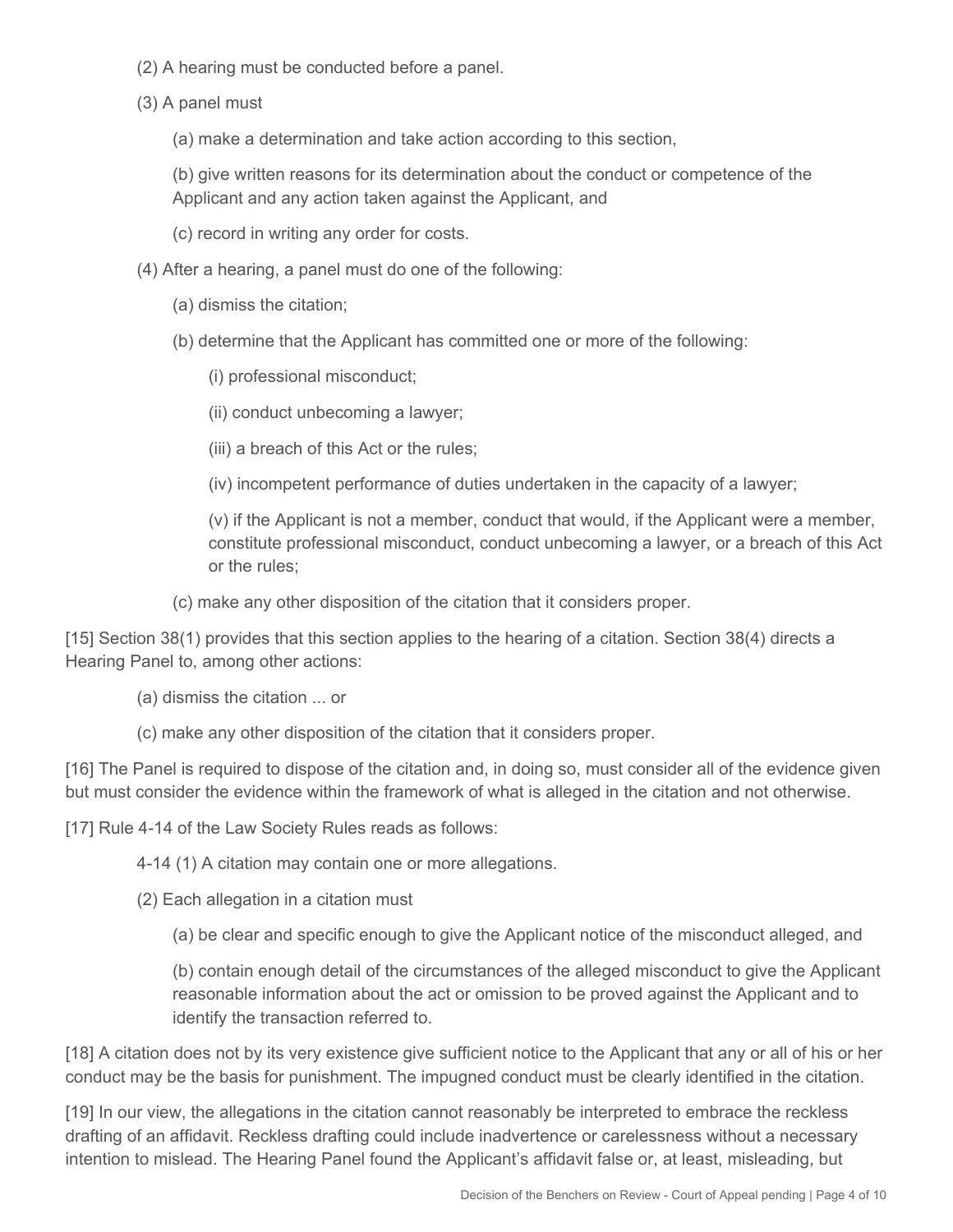found no evidence of the Applicant's participation in any scheme. The Applicant admitted that his affidavit was badly drafted and could mislead. An inquiry into an allegation of reckless drafting is quite different in nature from an inquiry into participation in a scheme designed to mislead. Both the evidence and possible defence strategies in the one case could differ from those available or chosen in the other. Counsel for the Law Society, before the Hearing Panel, submitted that the Hearing Panel must find the existence of a scheme or design before considering the degree of participation of the Applicant. Neither counsel seemed to anticipate the possibility of a finding of professional misconduct based on the "reckless" drafting of the Applicant's affidavit.

[20] The decision of the Supreme Court of British Columbia in *Donegan v. Association of Professional Engineers and Geoscientists of British Columbia*, 2001 BCSC 1448 is of assistance on this point. In that case, a hearing panel found a member negligent on the basis of sealed pre-construction drawings. The member conducted his defence based on the "as built" design, which did conform to applicable building codes. The Notice of Inquiry issued to the member alleged negligence or professional misconduct, in that "... design of support and seismic restraint for electrical cable tray systems was deficient and was not in compliance with the requirement of the 1992 British Columbia Building Code ... ." The Court held, at paragraph 40:

… The Association may properly complain that Mr. Donegan's sealed drawings were defective and that he was negligent in releasing them, but I find that that is not what he was charged with. I find that the language of the charge is ambiguous, and therefore offends the rule of *audi alteram partem*. In this case I find Mr. Donegan did not have adequate notice of the charge against him.

[21] A useful perspective is offered by the majority decision of the Saskatchewan Court of Appeal in *Kapoor v. Law Society of Saskatchewan*, (1986) 52 Sask. R. 110. At paragraph 158, the Court cited McKay J. in *Novak v. Law Society of British Columbia*, [1972] 6 WWR 274 (BCSC) at 283:

I am not, however, dealing with a criminal or quasi-criminal charge but rather with a disciplinary hearing before an administrative tribunal. In *Re: Benchers of Law Society of British Columbia*, [1945] 4 DLR 702, Farris CJSC, in delivering the judgment of a special visitorial tribunal of five Judges of the Supreme Court of British Columbia, sitting in appeal from a decision of the Benchers of the Law Society suspending a solicitor from practice, said [p. 703]:

… administrative tribunals performing judicial or semi-judicial functions are required to act judicially but are not required to follow court procedure.

… I think it can also be said that such administrative tribunals performing judicial functions are not bound by the technical rules involved in the drafting of indictments and informations, provided always that the provisions of the statute involved are carried out and the proceedings are conducted within the bounds of "natural justice".

The majority of the Court in *Kapoor* went on to add:

Such freedom, however, does not extend to charging a member of the Law Society with conduct unbecoming by contravening the rules in a particular fashion, discovering that there was other conduct which could have constituted conduct unbecoming, and making a determination of conduct unbecoming on the facts discovered and proved at the hearing, which do not conform to the charges as particularized. I refer to *R. v. Custer*, [1984] 4 WWR 133 at 153-4; *Order of Chartered Accountants of Que. v. Goulet*, [1981] 1 SCR 295. As noted by Bayda CJS in *Custer* (p. 154):

In that case [*Goulet*], a certified general accountant was charged [p. 98] under a provincial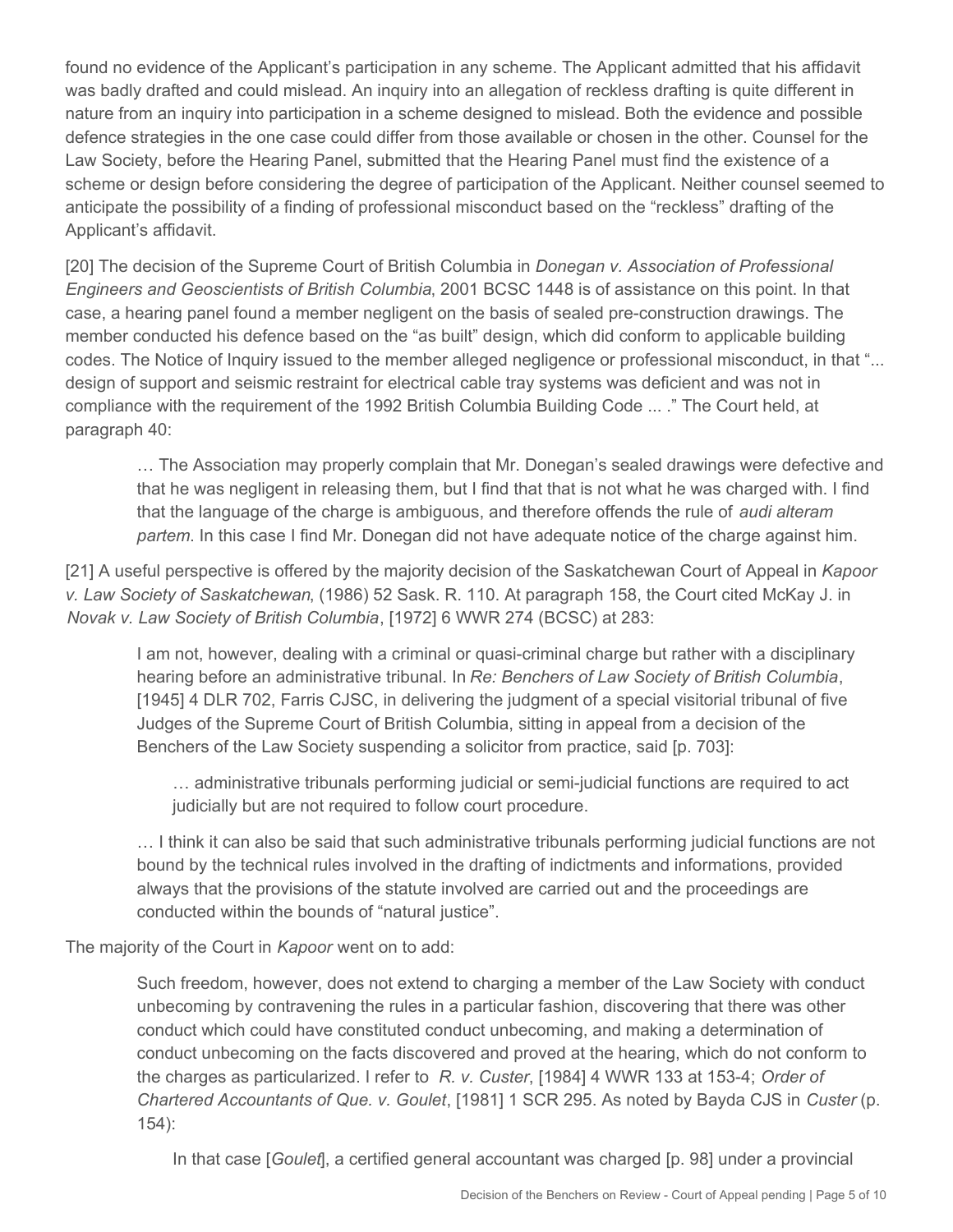statute of Quebec [*Professional Code*, 1973 (Que.) c. 43] with "'act[ing] in such a way as to lead to the belief that he was authorized to engage in a professional activity reserved to members of the Professional Corporation of Chartered Accountants of Quebec ..."' The court found [at p. 101] that the evidence "could perhaps have been a basis for a finding that respondent was guilty on a charge of having engaged in public accountancy, but not on one of acting in such a way as to lead to the belief that he was authorized to do so." The court found, in short, that the charge as laid was not made out. That, of course, was not to say that, had the charge been worded differently, there was not evidence upon which the charge could be supported.

[22] If Law Society counsel had sought leave to amend the citation during the hearing to include an allegation of reckless drafting of the affidavit, the Applicant's counsel would doubtless have sought an adjournment on the basis that a new and unforeseen allegation had been made and that it would be a denial of natural justice to force him to proceed without a proper opportunity to prepare to meet that allegation. We think it probable that an adjournment would have been granted.

[23] Moreover, such an additional allegation could stand on its own. The Applicant could be found to have committed professional misconduct through reckless drafting of his affidavit, regardless of disposition of the other allegations, because the allegation of reckless drafting is a fundamentally different and independent allegation.

[24] As is stated in *Kane v. Board of Governors of University of British Columbia*, [1980] 1 SCR 1105, at paragraph 31, citing *Abbott v. Sullivan*, [1952] KB 189 at 198, "A high standard of natural justice is required when the right to continue in one's profession or employment is at stake."

[25] None of the citation, the evidence called or the submissions of counsel before the Hearing Panel squarely addressed the issue of reckless drafting. The Applicant did not have a reasonable opportunity to address that issue before the Hearing Panel gave its decision on Facts and Verdict. The deprivation of that opportunity for the Applicant was a denial of natural justice.

[26] Accordingly, the finding of professional misconduct made by the Hearing Panel is hereby set aside, and as a result, the citation is dismissed in its entirety.

[27] We feel constrained to add this. It may be, as the Hearing Panel found, that the Applicant was indeed reckless in the drafting of his affidavit and that his conduct in doing so amounted to professional misconduct. We express no opinion on either aspect of the matter since, as we have tried to explain, we do not think that either issue was properly before the Hearing Panel or before us.

## **Decision on Costs**

[28] The parties are in agreement that costs will follow the event. They disagree, however, as to the calculation of costs. The Applicant seeks special costs and submits that the conduct of the Law Society in pursuing this case was reprehensible. The Society relies on the latest reported cases and the Law Society's Policy Statement on Costs in 2008 as authority for an award of costs based on the principles of "reasonableness" subject to partial indemnity in the range of 30 to 40 percent.

# **Background**

[29] During the course of criminal proceedings against his father, the Applicant assisted the defence team and his father in bringing on a " *Rowbotham*" application for government funding.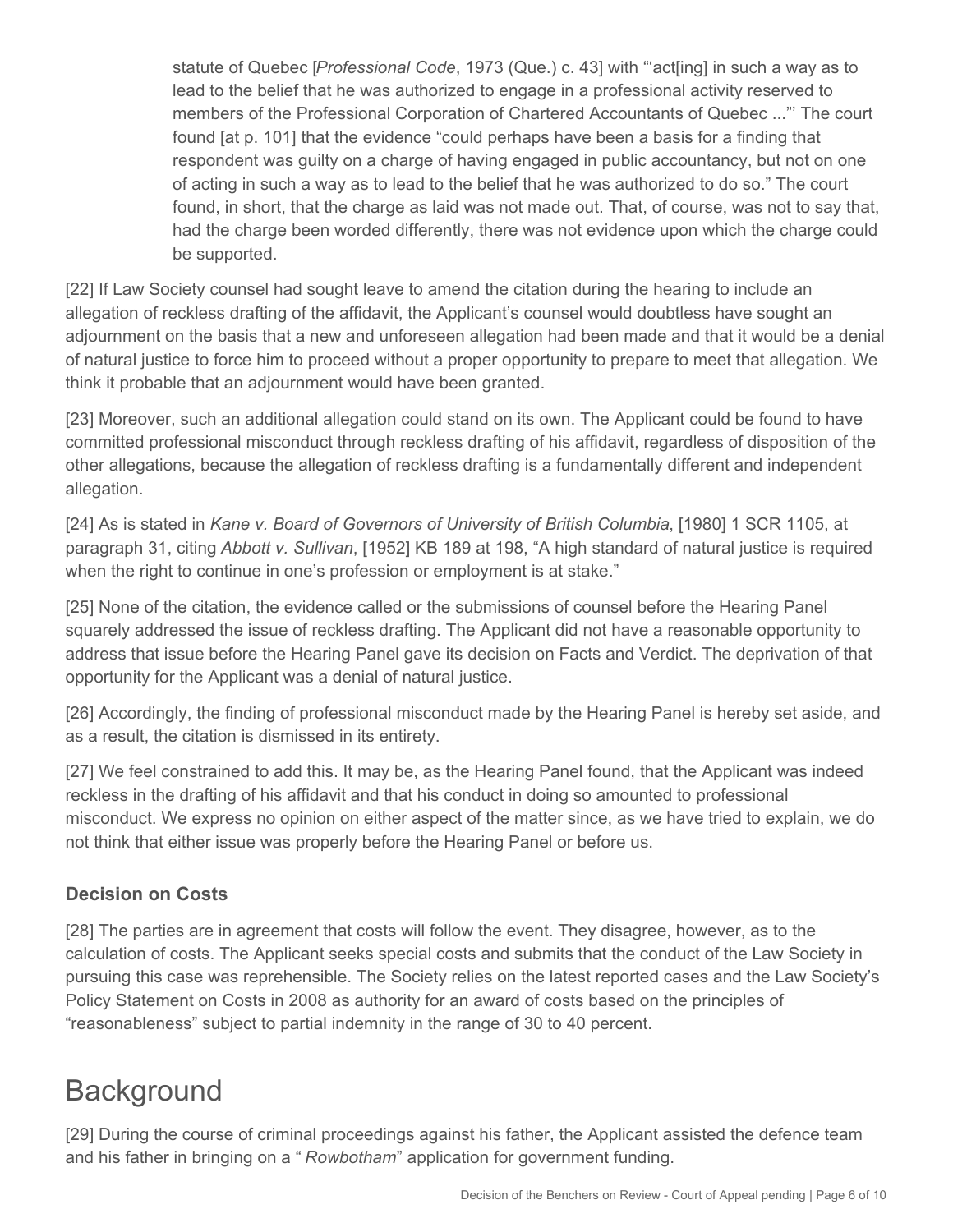[30] The judgment of a Judge of the Supreme Court of British Columbia contained remarks in paragraphs 49, 50, 73, 74 and 82 that raised concerns about the conduct of the M family and specifically the Applicant. The Judgment naturally came to the attention of the Law Society, which then began its investigation into the conduct of the Applicant.

[31] The history of proceedings and the results up to the s.47 Review hearing are summarized as follows:

- (a) Constitutional hearing brought by Applicant was dismissed;
- (b) Hearing of the citation neither party completely successful, no costs awarded;

(c) Penalty Hearing - reasonable costs of the Constitutional challenge awarded to the Law Society, indemnified at 30 per cent for a total award of \$2,520.60.

## **Submissions**

## **Special costs**

[32] The Applicant submits that, at most, the Law Society's evidence proved that he was guilty of making an innocent error in an affidavit presented to Court. He says the Law Society was on a witch hunt and wanted to punish "a M" and that the proceedings were tantamount to an abuse of process. In these circumstances, he says, special costs are appropriate. The Applicant specifically accuses two of the counsel for the Law Society of incompetence, of failing to read the Court file before recommending that a citation be issued, and of issuing the citation blindly. Through his counsel, the Applicant contends that allegation 2(a) of the citation alleges a scheme or design to mislead the court and that this is simply another way of phrasing an allegation of fraud. The failure to prove fraud is another reason for ordering the Law Society to pay special costs. In support of his position we were provided with an extensive list of authorities. All of them, we note, concern civil disputes.

[33] Counsel for the Law Society refers to *Law Society of BC v. Jeletzky*, 2005 LSBC 2:

It is of great importance to the public of British Columbia that incidents of professional misconduct by lawyers should be thoroughly investigated and vigorously prosecuted by the Law Society. …

[34] The Law Society also relies on the fact that it is the body duly constituted for the purpose of regulation of the legal profession. It says that, in this case, it discharged its duties entirely in keeping with its statutory obligations.

[35] Law Society counsel submits that the decisions in the most recent Law Society discipline cases and the 2008 Policy Statement of the Law Society on Costs are applicable. The appropriate level of costs is a partial indemnity of reasonable costs in the range of 30 to 40 per cent.

## **Discussion**

[36] Section 3 of the Act sets out the objects and duties of the Law Society:

- (a) to uphold and protect the public interest in the administration of justice by
	- (i) preserving and protecting the rights and freedoms of all persons,
	- (ii) ensuring the independence, integrity and honour of its members, and
	- (iii) establishing standards for the education, professional responsibility and competence of its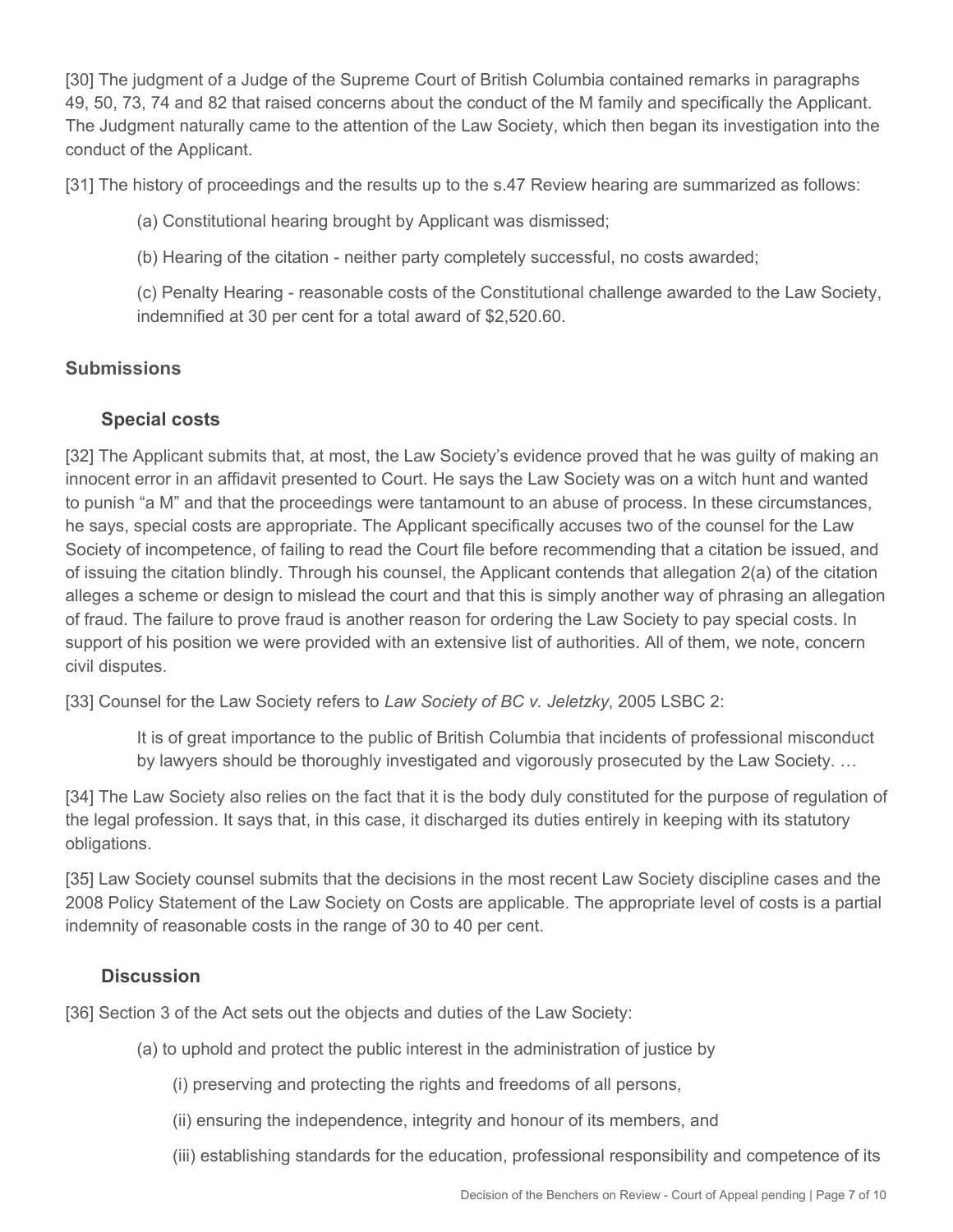members and applicants for membership, and

- (b) subject to paragraph (a),
	- (i) to regulate the practice of law, and
	- (ii) to uphold and protect the interests of its members

[37] It is clear that the primary duty of the Law Society is to protect the public interest. The self-regulation of the profession makes the discipline of its members imperative in ensuring that the public is protected from breaches of the Act, the Rules and the *Professional Conduct Handbook*.

[38] In this case, the complaint and investigation stemmed from the statements of a Supreme Court Justice in a very public case who made highly critical comments on the behaviour of the Applicant. In these circumstances it should not occasion any surprise that the Law Society initiated an investigation and decided that the facts warranted the issuance of a citation. In our view, the Law Society did neither more nor less than perform its duties under the Act and Rules. We found no evidence in the material before us of improper motives or behaviour by the Law Society that would justify an order that it should pay special costs.

[39] That being our conclusion on the facts, it is not in our view necessary to deal with the authorities on this subject that were cited to us by counsel for the Applicant.

[40] Our conclusion, in sum, is that no ground exists to require the Law Society to pay special costs.

## **Calculation of costs**

[41] We turn, now, to the calculation of costs.

[42] In the evolution of costs in Law Society disciplinary proceedings, *Shpak v Institute of Chartered Accountants of BC*, 2003 BCCA 149 stands as authority that, where rules to determine costs are not defined in an administrative tribunal's empowering legislation, then the Rules of Court would apply and be used in the circumstances. This supplies a tariff that, in most ordinary circumstances, would be reasonable. The Act includes provisions to permit the Benchers to determine their own principles and rules for costs, and therefore the Law Society is not bound to follow the tariff set out in the Rules of Court. However the case is useful in understanding the formation of the now accepted concept of reasonable costs as the appropriate starting point in determining the award of costs in Law Society disciplinary proceedings.

[43] The decision in *Law Society of BC v Jeletzky*, supra, referred to the *Shpak* decision. The panel in that case emphasized that reasonableness of the costs must be considered. The panel considered the following: whether the allegations were proper and well founded, whether the time spent and hourly rates were reasonable, whether there was any waste of panel time, the success of the Law Society and of the respondent, and the duty of the Law Society to vigorously investigate complaints of professional misconduct. The panel ordered the respondent to indemnify costs at approximately 30 per cent, based on reasonableness.

[44] In the decision *Law Society of BC v. Racette*, 2006 LSBC 29, the hearing panel stressed that full indemnity for costs is not automatic even though the Law Society was successful. It depends on the relevant criteria applied in the case.

[45] In the decision in *Law Society of BC v. Edwards*, 2007 LSBC 4, the hearing panel followed the proposition that the costs must be reasonable, but full indemnity of the "reasonable costs" based on the facts was ordered.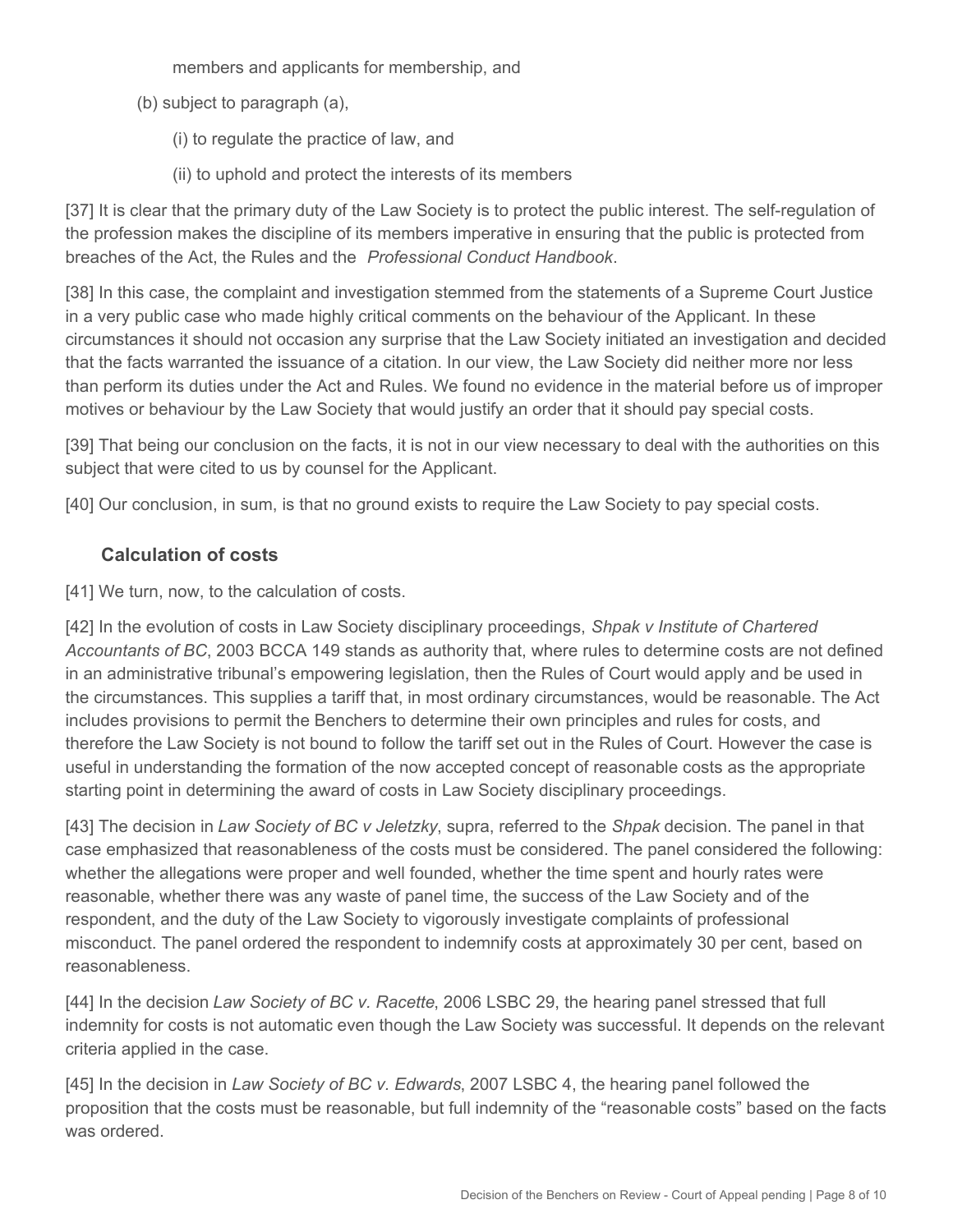[46] In 2008 the Benchers approved a policy on costs that stated, on an interim basis, pending further consideration of the issue, the Law Society should only seek costs when successful, on a partial rather than full indemnity basis. Law Society counsel were instructed to calculate their hourly rate at \$175 per hour. This interim measure has been utilized in discipline proceedings regularly since then.

[47] As a current example, following the unsuccessful Constitutional challenge by the Applicant herein, costs were awarded in favour of the Law Society. The order was for reasonable costs, partially indemnified at the rate of 30 per cent, which resulted in an order for \$2,520.60 payable by the Applicant. The same principles logically apply to either the Law Society or the Applicant in assessing costs that follow the event.

[48] We reviewed the six invoices of Mr. Mulroney dated September 4, 2008, September 12, 2008, September 22, 2008, January 5, 2009, October 30, 2009 and December 11, 2009, which invoices were applicable to services rendered from the beginning of his retainer through to the conclusion of the penalty phase of the Hearing. We also reviewed the retainer letters dated August 19, 2008 covering the hearing phase and October 8, 2009 covering the penalty phase. In each case Mr. Mulroney agreed to cap his total costs at \$100,000 and \$20,000 respectively. The aforementioned six invoices coincide with the retainer agreements in that the total of the four invoices covering the hearing portion of this matter total \$100,000 precisely, and the total amount of the two invoices for the penalty phase is some \$291 more than the \$20,000 cap set out in the retainer letter.

[49] We find that the amounts set out in the aforementioned invoices are reasonable, taking into consideration the time and effort expended on this matter by Applicant's counsel, and moreover, that they accurately reflect what the Applicant's reasonable costs would have been had he hired Mr. Mulroney at the outset. It is interesting to note that, from August 19, 2008 to September 15, 2008, which time frame covers Mr. Mulroney's first three invoices, these three bills charge out five people totaling 403.5 hours. It is our view that much of the time and effort covered by this large block of time in a short period is overlap or duplication of the efforts of the Applicant's first counsel.

[50] We conclude that the amounts billed by Mr. Mulroney up to the conclusion of the penalty portion are reasonable in this case, and should have been very similar had he had conduct of this matter from the beginning. As a result, we will restrict our calculations on costs to those provided by Mr. Mulroney and will disregard the bill of Mr. Gary Nelson for the reasons already stated.

[51] We find that the total amount of fees charged and paid for in the six invoices totals \$97,302.60 and, applying the principle of partial indemnity, the Applicant is entitled to 35 per cent of \$97,302.60, which is \$34,055.91. In addition, and according to the Law Society's present policy, the Applicant is entitled to full indemnity for the reasonable disbursements incurred and the taxes paid. As we have already found that the amounts in the six invoices are reasonable, the Applicant is entitled to recover the total amount of the disbursements and taxes set out in the six invoices totaling \$22,988.66.

[52] The costs to be awarded for the Review will also be based on the retainer arrangement as set out in Mr. Mulroney's letter of December 11, 2009 in which he expressly agrees to do any and all appeals and the Section 47 Review for a fee of \$40,000 plus taxes. There is no breakdown on how much of this \$40,000 would be allocated to the Review and how much to a Court of Appeal challenge. We find therefore that it should be allocated equally and that the reasonable costs for the Review would be \$20,000. We did review the work in progress statement provided by Mr. Mulroney that apparently covers time expended from January 5, 2009 to November 1, 2010 but have concluded that this is an internal document and does not assist in ascertaining what are reasonable costs. Since there is no evidence of the disbursements incurred or taxes paid for the work done on the Review, all that can be awarded then is 35 per cent of the reasonable cost of \$20,000, which amounts to \$7,000.